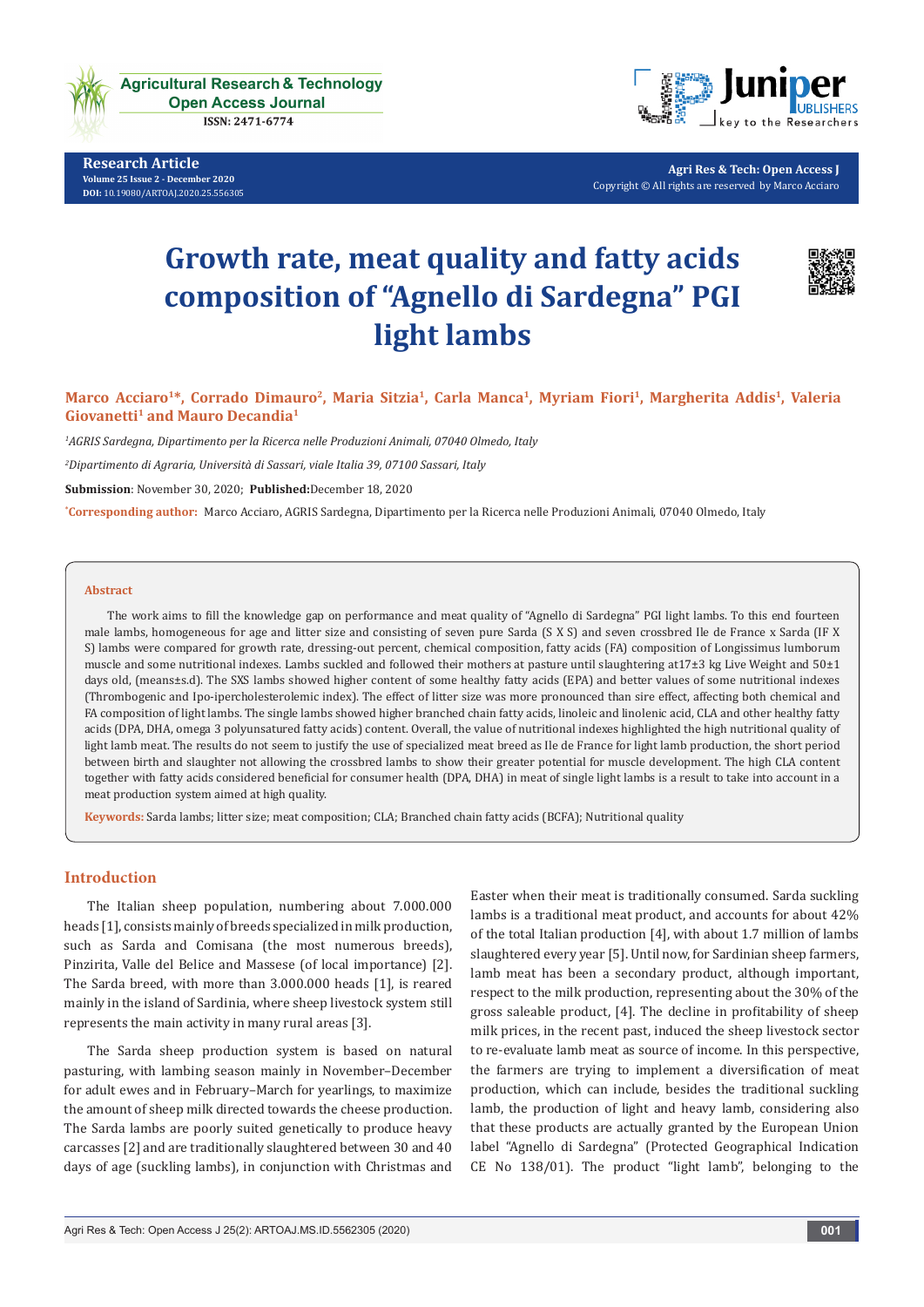Sarda breed or from cross-breeding of Sarda ewes with highly specialized meat breeds (F1) and fed mainly with mother's milk, is sacrificed at cold carcass weight between 7 and 10 kg. This product could allow a higher productivity and give more flexibility in production systems, taking into account that, according with [6], the production of slightly heavier carcasses and slaughter weight should not compromise the quality of products. The cross-breeding with Ile de France and Berrichon du Cher, to improve both productive performance and meat quality [7] is not widespread in Sardinia, although the F1 lambs have higher growth rates and can be sacrificed at heavier weights than pure Sarda breed lambs, as shown in previous studies [8-10]. Since the value of a food cannot be separated from its characterization regarding, in particular, nutritional and nutraceutical properties, the attention of researchers on Sarda suckling lamb meat quality has markedly raised up [3,11,12]. To date several studies have concerned the meat quality of suckling lambs but information for the characterization of "Agnello di Sardegna" PGI light lambs is lacking The aim of this work was to fill this knowledge gap, evaluating the effects of litter size and sire breed (Sarda or Ile de France) on performances, meat quality and nutritional parameters (chemical and fatty acid composition) of light lambs.

# **Materials and methods**

The experiment was carried out at the Bonassai experimental farm (Olmedo, Sardinia, Italy 40°N, 8°E, 32 m a.s.l.) of Agris, Livestock Production and Animal Product Divisions. It was conducted in compliance with the principles and specific guidelines on animal care and welfare as required by Italian law (Gazzetta Ufficiale, DL no. 116, January 27, 1992).

#### **Animals and Management**

Fourteen male lambs, homogeneous for age and litter size were divided into two groups consisting of seven pure Sarda (S X S) and seven crossbred Ile de France x Sarda (IF X S) lambs. The lambs, together with their dams, managed as a group, rotationally grazed 5.5 ha of perennial or self-reseeding pastures from 15 days before pregnancy to lamb slaughtering. The adult ewes were supplemented with ryegrass hay and a commercial concentrate (0.3 kg/head day and 0.4 kg/head day, respectively) until lambing; after the ewes received alfalfa hay (0.5 kg/head day) and a commercial concentrate (0.5 kg/head day). During the experimental period, as traditionally in Sardinia, lambs were naturally suckled, grazed with their dams and were managed in one flock under identical conditions, without any discernible differences in nutrition or management.

#### **Measurements and Samplings**

The lambs were weighted at birth and every week until slaughter at the same time of day (0830 Central European Time, CET) to minimize the effects of diurnal variations in feed intake. Average daily gain (ADG) was then calculated as the coefficient of the linear regression of live weight on time. At the foreseen slaughter age (50±1 days old and 17±3 kg live weight, mean±st.

dev), the lambs were transported to a commercial abattoir, authorized according to EU legislation, weighed before sacrifice (LWS) and all slaughtered within 1 h from arrival, to minimize pre-slaughter stress. The chilled carcass weight (CCW) after 24 h of cooling at 4°C was determined. The dressing-out percent was calculated by the following formula:

#### dressing-out percent =  $(CCW/LWS) \times 100$ .

The pH value of Longissimus lumborum muscles (LL) muscle was measured 24 h post-mortem (ultimate pH, pHu) between the 1<sup>st</sup> and 2<sup>nd</sup> lumbar vertebra, using a Eutech pH 600 pH meter with a penetrating probe and a temperature compensator (Eutech Instruments Pte Ltd, Singapore/Oakton Instruments, USA). In the abbatoir, at 24 h post-mortem, carcasses were sliced at the 1<sup>st</sup> and 2<sup>nd</sup> rib of LL muscle and colour coordinates were measured on the exposed cut surface, after 1 hour of air exposure, with a Chroma Meter CR-400 colorimeter (KONICA MINOLTA Sensing Inc., Japan) according to the CIE L\* a\* b\* system and standard illuminant C. Two locations were randomly selected to have a representative reading of surface colour and the measurements were averaged [13]. Colour measurements were made directly on the meat surface without overwrap film [14]. The lightness  $(L^*)$ , redness  $(a^*)$  and yellowness (b\*) were recorded Muscle LL was collected from 1st to 5th lumbar vertebra for chemical analysis and intramuscular fatty acid (FA) composition. Meat, trimmed to remove residual adipose tissue and the epimysium, grounded and homogenized using a meat mincer, has been divided into homogeneous samples of 50 g each, vacuum-packaged and stored at -20°C until analysis. Before analysis, the samples were thawed gradually at +4°C for 12h. The milk yield of suckling ewes was estimated as [15].

#### **Chemical analysis and fatty acid composition**

L. lumborum muscle samples were analyzed for dry matter content (DM), intramuscular fat (imf), protein (cp) and ash content using AOAC official methods 950.46, 960.39, 981.10, 900.02, respectively [16]. Muscle lipids were extracted by means of a hexane/2-propanol solution  $(3.2 \text{ v/v})$ , according to Hara and Radin method [17]. Solvent was removed under vacuum on a rotary evaporator at 37°C. Lipid content was determined, gravimetrically, after total solvent evaporation and expressed as g/100g of meat. The extracted lipids (60 mg) were subjected to acid transesterification to obtain fatty acids methyl esters (FAMEs) [18]. Gas chromatographic separation of FAMEs was carried out with a VARIAN 3900 GC on a Supelco SP 2560 capillary column (100 m length, 0.25 mm inner diameter, 0.2 µm film thickness). Individual FAMEs were identified by comparison with a standard mixture of 37 components (Matreya Inc., Pleasant Gap PA, USA). Conjugated linoleic acid (CLA) standards (CLA 9c 11t; CLA 10t 12c; CLA 9c 11c; CLA 9t 11t, Matreya) and published isomeric profiles [19] were used to identify the CLA isomers. The quantitative measurement of each fatty acid methyl ester (FAME) was performed with a calibration curve using the internal standards Me-C9:0 (to quantify C8:0÷C10:0), Me-C13:0 (to quantify C11:0÷C17:0), and Me-C19:0 (to quantify C18:0÷C26:0). The concentration of each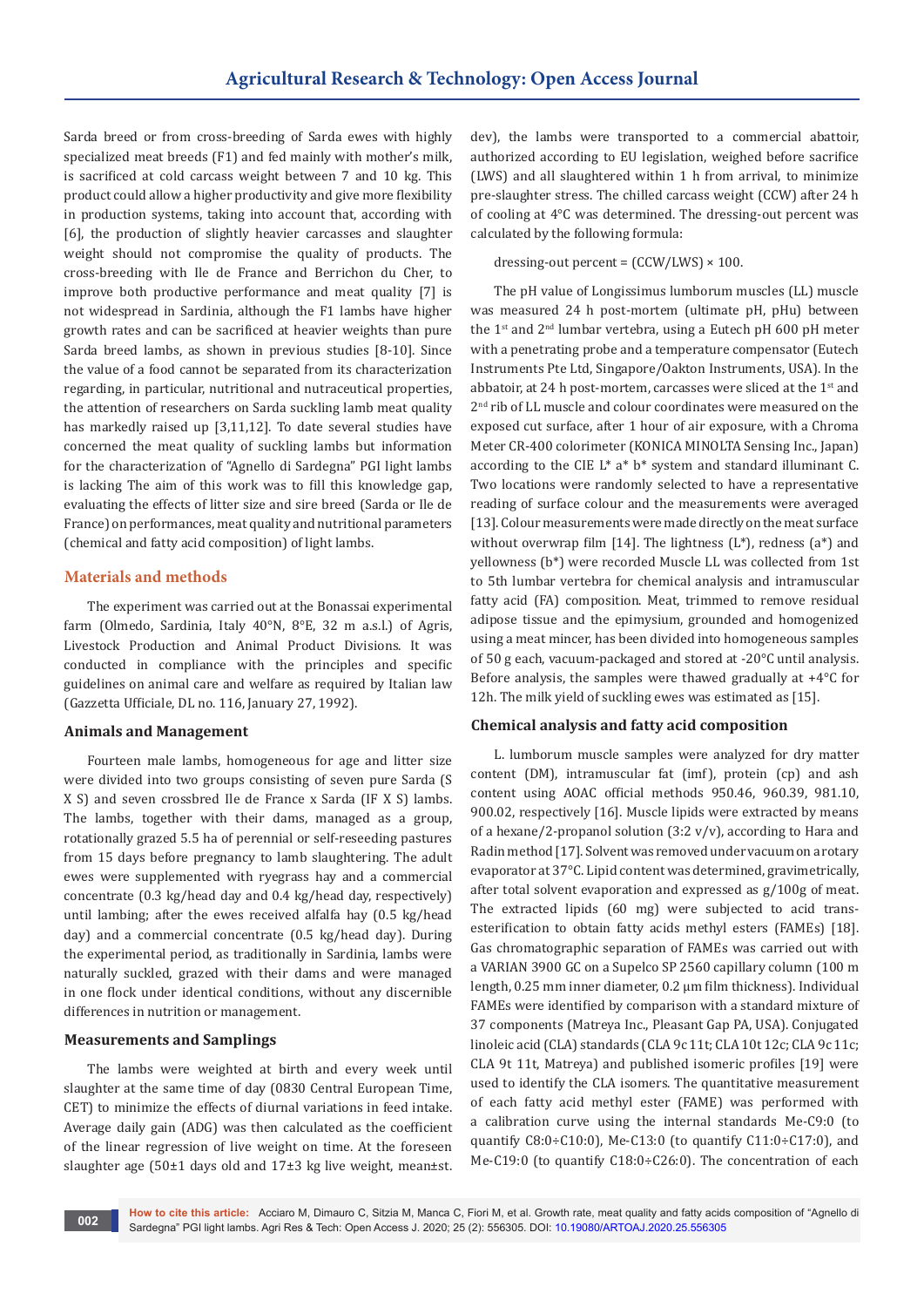internal standard added to the fat sample was 170 mg/g of fat. The contents of total cholesterol in the meat samples were determined by the methods proposed by [20] and [21].

Before the analyses, data on the fatty acid composition were processed to compute the contents of saturated fatty acids (SFA), monounsaturated fatty acids (MUFA), polyunsaturated fatty acids (PUFA), ω3-PUFA [C18:3 9c 12c 15c (linolenic acid ALA), C20:5 (EPA), C22:5 (DPA) and C22:6 (DHA)] and ω6-PUFA [(C18:2 9c 12c (linoleic acid LA), C20:3, C20:4 (arachidonic acid)]. Moreover, the following ratios were calculated:  $\omega$ 6/ $\omega$ 3, P/S (PUFA/SFA), as well as the LA/ALA ratio, considering its interest in infant nutrition.

Moreover, The atherogenic index (AI) and Thrombogenic index (TI) were calculated according to the formulas proposed by [23].

AI = (C12:0+4\*C14:0+C16:0)/(MUFA+ (ω3-PUFA + ω6-PUFA)

TI =  $(C14:0+C16:0+C18:0)/[(0.5*\omega6)+(0.5*MUFA)+$  $(3*\omega3)+ (\omega3/\omega6)]$ 

The Ipo-ipercholesterolemic index (HH) was calculated according to the following formula suggested by [6]: HH = (C18:1 9c + C18:2 9c 1c + C18:3 9c, 12c, 15c + C20:4 +EPA + DPA +DHA)/  $(C14:0 + C16:0)$ 

# **Statistical analysis**

Data of birth and slaughter weights, growth rate, performances at slaughter (dressing-out percent and pHu), meat color parameters, meat chemical composition, fatty acids content of intramuscular fat of L. lumborum of light lambs, nutritional indexes values and ewes milk yield were analysed using a bi-factorial model with sire effect and litter size as fixed effects. The lm procedure of R software version 3.3.2 (The R Development Core Team, 2016), was exploited to develop the model. Differences between treatments were determined by F tests. Tukey's multiple comparison test was applied as appropriate to evaluate pairwise comparisons between treatment group means. Treatment differences with a P-value less than or equal to 0.05 were considered as significantly different, unless indicated otherwise.

#### **Results**

#### **Growth rate and performance at slaughter**

Since the interaction between litter size and sire effect was never significant, the results will not be shown hereafter. The effects of genotype and litter size on birth weight, slaughter weight and on average daily gain (ADG) during experimental period are shown in Table 1.

**Table 1:** Effect of litter size on birth weight, weight at slaughter, average daily gain (ADG), amount of suckled milk, dressing-out percent, ultimate pH meat and colorimetric parameters (least squares means ± SE) of experimental lambs.

|                                        | <b>Single</b>      | <b>Twins</b>       | Sarda x Ile de<br><b>France</b> | Sarda X Sarda     | Litter size effect (P<br>value*) | Sire effect (P value*) |
|----------------------------------------|--------------------|--------------------|---------------------------------|-------------------|----------------------------------|------------------------|
| Birth weight (kg)                      | $4.14 \pm 0.22$    | $3.96 \pm 0.19$    | $4.43 \pm 0.21$ a               | $3.67 \pm 0.20$ b | 0.55                             | 0.03                   |
| Slaughter weight (kg)                  | $18.9 \pm 1.2$     | $15.6 \pm 1.05$    | $18.6 \pm 1.15$                 | $15.8 \pm 1.10$   | 0.07                             | 0.11                   |
| $ADG$ (kg/day)                         | $0.299 \pm 0.02$ a | $0.229 \pm 0.02$ b | $0.264 \pm 0.02$                | $0.265 \pm 0.02$  | 0.03                             | 0.96                   |
| Suckled milk (ml/animal<br>day)        | 1491±96.8 a        | $1173 \pm 83.3$ b  | 1329±91.7                       | 1335±87.9         | 0.03                             | 0.96                   |
| Cold Dressing-out per-<br>cent $(\% )$ | $62.5 \pm 2.4$     | $55.7 \pm 2.05$    | $61.8 \pm 2.25$                 | $56.3 \pm 2.16$   | 0.06                             | 0.11                   |
| pH 24 h(n°)                            | $5.72 \pm 0.04$    | $5.79 \pm 0.04$    | $5.76 \pm 0.04$                 | $5.75 \pm 0.04$   | 0.21                             | 0.81                   |
| $L^*(n^{\circ})$                       | $37.0 \pm 0.98$    | $38.7 \pm 0.84$    | $37.9 \pm 0.93$                 | $37.8 \pm 0.89$   | 0.24                             | 0.98                   |
| $a^*(n^{\circ})$                       | $17.5 \pm 0.84$    | $16.5 \pm 0.72$    | $17.3 \pm 0.80$                 | $16.7 \pm 0.76$   | 0.62                             | 0.39                   |
| $b^*(n^{\circ})$                       | $5.0 \pm 0.45$     | $5.3 \pm 0.39$     | $4.79 \pm 0.43$                 | $5.50 \pm 0.41$   | 0.63                             | 0.26                   |

Means in the same row within sire effect or litter size with no superscript letters after them are not significantly different (P>0.05); \*: P values for the effect tested.

The birth weight was affected by sire effect, with IF x S lambs heavier at birth than purebred ones. The litter size did not affect the birth weight of lambs. The ADG was influenced only by litter size, and single lambs showed higher growth rate than twins (Table 1). The performances at slaughter of experimental lambs did not show significant differences, despite the dressing-out percent tended (P=0.06) to be higher in single lambs than in twins. The pH values, measured 24 h after slaughter, and the colorimetric parameters were unaffected by sire effect and litter size.

### **Chemical composition and fatty acid content**

The chemical composition of L. lumborum muscle from

experimental light lambs is shown in Table 2. Sire effect did not affect chemical composition and cholesterol content whereas litter size affected the DM of meat, higher in single lambs than in twins. The fatty acid profile of L. lumborum intramuscular fat (expressed as a proportion by weight of total fatty acid methyl esters) is reported in Table 2. The main fatty acid of intramuscular fat of light lambs was oleic acid (C18:1 9c) followed by palmitic (C16:0), stearic (C18:0) and myristic (C14:0). The litter size showed a greater influence on fatty acid composition than sire effect. The latter affected the content of some branched chain fatty acids (BCFA, C17:0i and C17:0ai), SFA, some polyinsatured fatty acids (C20:4, C20:5), and some nutritional indexes (TI, HH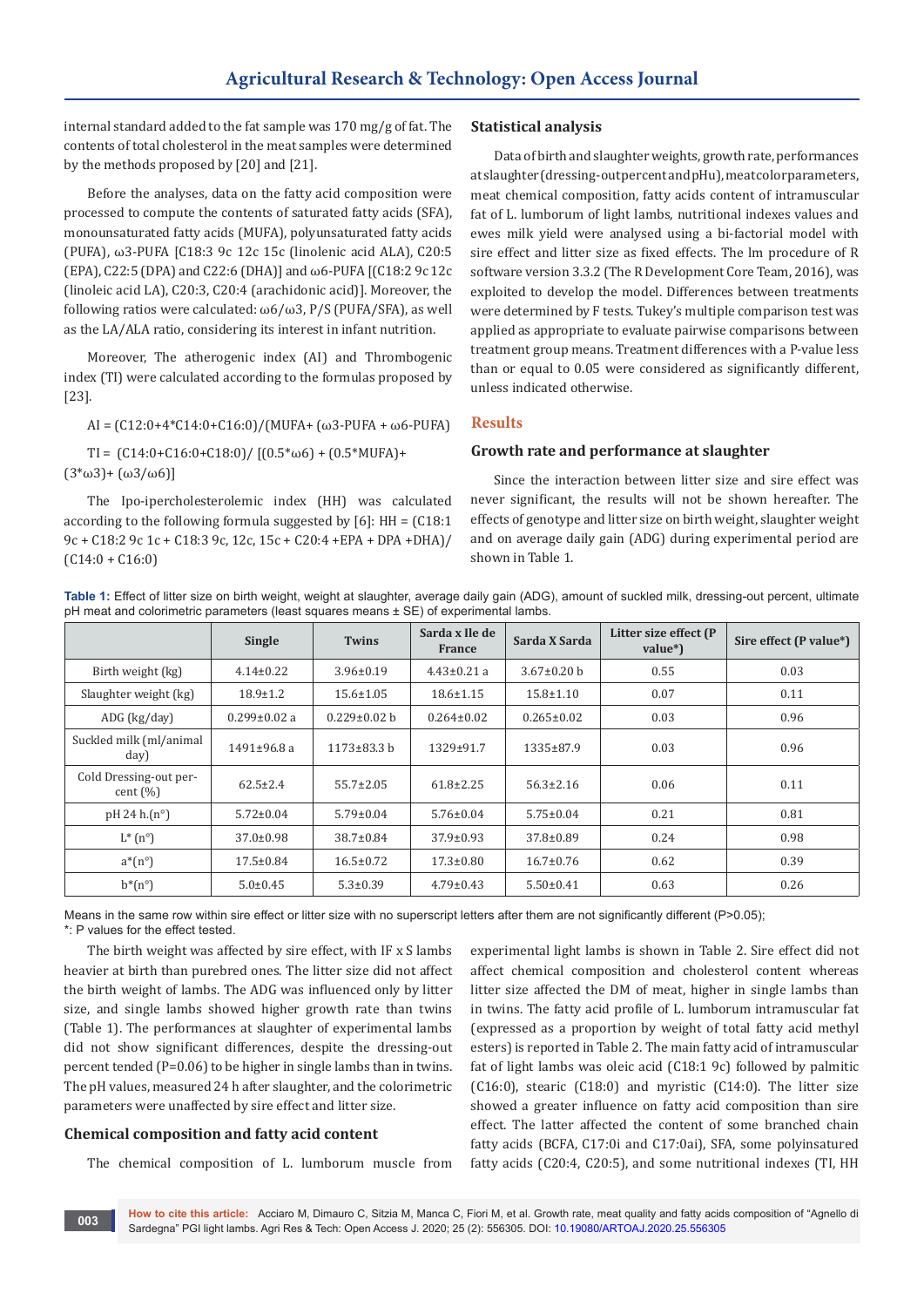and LA/ALA ratio) (Table 2). The litter size affected some BCFA, LA and ALA content, CLA 9c11t, some derivatives of ALA (DPA and

DHA), MUFA and PUFA, n-3 and n-6 fatty acids, TI and HH (Table 2).

**Table 2:** Meat chemical composition and fatty acids composition (% of total fatty acid methyl esters weight) of intramuscular fat of experimental lambs (least squares means ± SE.).

|                              | Single             | <b>Twins</b>       | Sarda x Ile de<br>France | Sarda X Sarda     | Litter size<br>effect (P<br>value*) | Sire effect<br>$(P value^*)$ |
|------------------------------|--------------------|--------------------|--------------------------|-------------------|-------------------------------------|------------------------------|
| Dry matter (DM, % of meat)   | $25.3 \pm 0.29$ a  | $23.7 \pm 0.27$ b  | 24.7±0.27                | $24.3 \pm 0.29$   | 0.002                               | 0.38                         |
| Ash $(%DM)$                  | $1.23 \pm 0.02$    | $1.21 \pm 0.02$    | $1.22 \pm 0.02$          | $1.22 \pm 0.02$   | 0.63                                | 0.88                         |
| Intramuscular fat (IMF, %DM) | $2.01 \pm 0.44$    | $1.63 \pm 0.42$    | $2.04 \pm 0.42$          | $1.59 \pm 0.44$   | 0.57                                | $0.5\,$                      |
| Proteins (CP, %DM)           | $21.1 \pm 0.15$    | $20.8 \pm 0.14$    | 20.8±0.14                | $21.2 \pm 0.15$   | 0.29                                | 0.12                         |
| Cholesterol (mg/kg)          | 778±84.8           | 797±52.3           | 803±68.0                 | 772±65.4          | 0.86                                | 0.12                         |
| C12:0                        | $0.47 \pm 0.06$    | $0.63 \pm 0.06$    | $0.53 \pm 0.06$          | $0.57 \pm 0.06$   | 0.07                                | 0.65                         |
| C14:0                        | $5.2 \pm 0.24$     | $4.9 \pm 0.19$     | $5.26 \pm 0.21$          | $4.81 \pm 0.21$   | 0.31                                | 0.16                         |
| C16:0                        | $20.7 \pm 0.48$ a  | $19.2 \pm 0.38$ b  | 20.5±0.42                | $19.4 \pm 0.43$   | 0.03                                | 0.09                         |
| C14:0i                       | $0.04 \pm 0.003$   | $0.04 \pm 0.002$   | $0.04 \pm 0.002$         | $0.04 \pm 0.002$  | 0.41                                | 0.49                         |
| C15:0i                       | $0.13{\pm}0.005$ a | $0.11 \pm 0.004$ b | $0.13 \pm 0.005$         | $0.11 \pm 0.005$  | 0.01                                | 0.09                         |
| C15:0ai                      | $0.17 \pm 0.01$    | $0.18 + 0.01$      | $0.18 \pm 0.01$          | $0.17 \pm 0.01$   | 0.54                                | 0.51                         |
| C16:0i                       | $0.22 \pm 0.01$ a  | $0.19 \pm 0.01$ b  | $0.22 \pm 0.01$          | $0.19 \pm 0.01$   | 0.02                                | 0.09                         |
| C17:0i                       | $0.64 \pm 0.02$    | $0.65 \pm 0.01$    | $0.68 \pm 0.01$ a        | $0.61 \pm 0.01$ b | 0.54                                | 0.01                         |
| C17:0ai                      | $0.53 \pm 0.03$ a  | $0.43 \pm 0.02$ b  | $0.53 \pm 0.03$ a        | $0.44 \pm 0.03$ b | 0.03                                | 0.04                         |
| C18:0                        | $11.3 \pm 0.30$    | $11.8 \pm 0.24$    | $11.4 \pm 0.27$          | $11.6 \pm 0.27$   | 0.24                                | 0.65                         |
| C18:19t                      | $0.22 \pm 0.01$    | $0.20 \pm 0.01$    | $0.21 \pm 0.01$          | $0.21 \pm 0.01$   | 0.19                                | 0.95                         |
| C18:19c                      | $30.0 \pm 1.46$    | $26.1 \pm 1.17$    | 29.0±1.29                | $27.1 \pm 1.32$   | 0.07                                | 0.31                         |
| C18:2 9c,12c (LA)            | 7.45±0.92 b        | $10.04 \pm 0.74$ a | $7.55 \pm 0.81$          | $9.93 \pm 0.83$   | 0.05                                | 0.07                         |
| C18:3 9c,12c,15c (ALA)       | $1.96 \pm 0.08$ b  | $2.22 \pm 0.07$ a  | $2.08 \pm 0.07$          | $2.10 \pm 0.07$   | 0.04                                | 0.87                         |
| CLA 9c, 11t (VA)             | $1.13 \pm 0.04$ a  | $0.94 \pm 0.03$ b  | $1.05 \pm 0.04$          | $1.02 \pm 0.04$   | 0.006                               | 0.58                         |
| C20:4 5c,8c,11c,14c          | $2.41 \pm 0.41$ b  | $3.89 \pm 0.32$ a  | $2.54 \pm 0.36$ b        | 3.76±0.37 a       | 0.02                                | 0.04                         |
| C20:5 (EPA)                  | $0.36 \pm 0.04$ b  | $0.63 \pm 0.03$ a  | $0.46 \pm 0.04$ b        | $0.53 \pm 0.03$ a | 0.18                                | < 0.001                      |
| C22:5 (DPA)                  | $1.15 \pm 0.16$ b  | $1.81 \pm 0.13$ a  | $1.29 \pm 0.14$          | $1.66 \pm 0.15$   | 0.01                                | 0.1                          |
| C22:6 (DHA)                  | $0.57 \pm 0.09$ b  | $0.87 \pm 0.07$ a  | $0.62 \pm 0.08$          | $0.83 \pm 0.08$   | 0.02                                | 0.09                         |
| SFA                          | $42.8 \pm 0.41$    | $42.5 \pm 0.32$    | $43.2 \pm 0.36$ a        | $42.0 \pm 0.37$ b | 0.6                                 | 0.04                         |
| <b>MUFA</b>                  | $40.1 \pm 1.51$ a  | 35.2±1.21 b        | 39.1±1.34                | $36.2 \pm 1.37$   | 0.03                                | 0.16                         |
| <b>PUFA</b>                  | $17.1 \pm 1.5$ b   | $22.3 \pm 1.2 a$   | 17.6±1.32 b              | 21.8±1.36 a       | 0.02                                | 0.05                         |
| <b>UFA</b>                   | $57.2 \pm 0.41$    | $57.5 \pm 0.32$    | 56.8±0.36 b              | 58.0±0.37 a       | 0.6                                 | 0.04                         |
| PUFA/SFA                     | $0.44 \pm 0.04$    | $0.50 \pm 0.04$    | $0.42 \pm 0.04$          | $0.52 \pm 0.04$   | 0.26                                | 0.11                         |
| $\omega$ 3-PUFA              | $4.5 \pm 0.28$ b   | $5.9 \pm 0.2 a$    | $4.92 \pm 0.25$          | $5.52 \pm 0.25$   | 0.003                               | 0.12                         |
| $\omega$ 6-PUFA              | 10.5±1.34 b        | 14.6±1.07 a        | $10.7 \pm 1.19$          | $14.3 \pm 1.22$   | 0.04                                | 0.06                         |
| $\omega$ 6/ $\omega$ 3       | $2.27 \pm 0.18$    | $2.46 \pm 0.14$    | $2.15 \pm 0.16$          | $2.58 \pm 0.16$   | 0.42                                | 0.09                         |
| AI                           | $0.73 \pm 0.03$    | $0.68 \pm 0.02$    | $0.74 \pm 0.02$          | $0.68 \pm 0.02$   | 0.2                                 | 0.08                         |
| TI                           | $0.96 \pm 0.03$ a  | $0.84 \pm 0.02$ b  | $0.94 \pm 0.02$ a        | $0.86 \pm 0.02$ b | 0.006                               | 0.05                         |
| HH                           | $1.70 \pm 0.07$ b  | $1.91 \pm 0.06$ a  | $1.70 \pm 0.06$ b        | $1.91 \pm 0.06$ a | 0.04                                | 0.04                         |
| LA/ALA                       | $3.74 \pm 0.37$    | $4.55 \pm 0.30$    | $3.61 \pm 0.33$ b        | $4.68 \pm 0.33$ a | 0.11                                | 0.04                         |

VA: vaccenic acid; LA: linoleic acid; ALA: linolenic acid; EPA: eicosapentaenoicacid; DPA: docosapentaenoic acid; DHA: docosahexaenoic acid; SFA: Saturated Fatty Acids; MUFA: Monounsaturated Fatty Acids; PUFA: Polyunsaturated Fatty Acids; UFA: Unsaturated Fatty Acids; ω3: C18:3 9c 12c 15c (ALA), C20:5 (EPA), C22:5 (DPA) and C22:6 (DHA)

ω6: C18:2 9c 12c (LA), C20:3, C20:4 (arachidonic acid).

**004**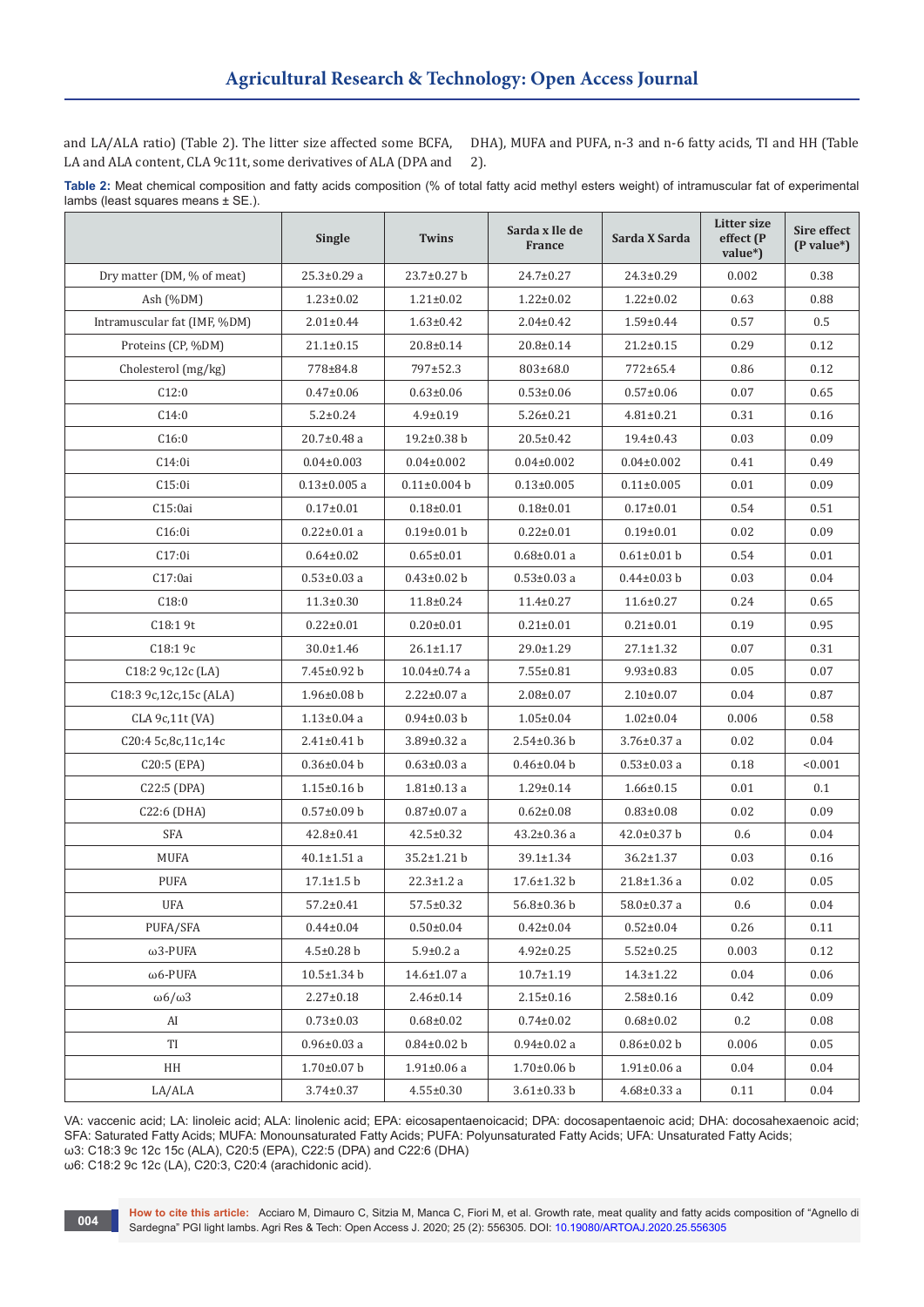AI = (C12:0+4\*C14:0+C16:0)/(MUFA+ (ω3-PUFA + ω6-PUFA). TI =  $(C14.0+C16.0+C18.0)/[(0.5**ω*6)+(0.5**MU*FA)+(3**ω*3)+(*ω*3/*ω*6)]$ HH=(C18:1 9c + C18:2 9c 1c + C18:3 9c, 12c, 15c + C20:4 +EPA + DPA +DHA)/(C14:0 + C16:0) Means in the same row within sire effect or litter size with no superscript letters after them are not significantly different (P>0.05);

\*: P values for the effect tested.

#### **Discussion**

The higher birth weight of IF x S lambs than purebred (Table 1) is in agreement with [24-26] and [27]. The ADG, as expected, was influenced by litter size while the sire effect did not play a significant role, contrary to what found in [28] and [29]. The lambs have been sacrificed at 50±0.1 days old (means±s.e) likely before the greater growth potential of the sire breed in IF x S lambs could extrinsic. As reported in Table 1 the performances at slaughter of light lambs did not show significant differences, except for the dressing-out percent, that tended (P=0.06) to be slightly higher in single lambs, mirroring the result of slaughter weight (higher in single lambs, P=0.07), being probably a consequence. The lack of significance of sire effect on pHu and dressing-out percent, in disagreement with [30,31] and [28] (as well as the results of performances ante mortem previous reported) appears to be due to the age and weight at slaughter of experimental lambs, since the better attitude to meat production of IF X S lambs occurs at higher weights and greater slaughtering ages than those recorded in this work.

The pHu values fell within the accepted quality range for all the animals [32] and were in line with [5] in Sarda suckling lambs, with [33] in Portuguese lamb of Bragançana and Mirandesa breeds as well as in Spanish suckling lamb of Manchego [33] and Churra [34]. The values of meat colorimetric parameters, unaffected by treatments (Table 1), differed from suckling lambs in [3], confirming that, within breed, color parameters are influenced by live weight. In particular, as slaughter weight and age increased compared to suckling lambs, meat lightness decreased and the redness, together with yellowness index (a\* and b\*) increased. The higher a\* index depends on an increase of the myoglobin concentration in the meat of light lambs and the higher b\* index is probably due to the xanthophylls and carotenes content in the grazed pasture, considering that light lambs, thanks to their age, grazed more than suckling lambs. Meat chemical composition of light lambs (Table 2) is comparable to that reported by [5], [12] and [3] for Sarda suckling lambs, and to those of other breeds (Lacha, Rasa Aragonesa, Barbaresca, Churra, Grazalema Merino and Churra Lebrijana) reared and slaughtered in similar conditions [34-37].

Except for DM, the meat chemical composition was not affected by treatments. The higher DM of meat in single lambs (P=0.002, Table 2) can occur as a result of total lipid content in the muscle, numerically higher in single lambs, although not statistically significant, being these traits directly related [38]. The intramuscular fat content of twin and Sarda lambs' meat was lower than 2-3%, threshold value to ensure good organoleptic qualities

[33]. Total cholesterol content was not affected by treatments and ranged from 772 mg/kg to 803 mg/kg muscle (Table 2), in line with [12] in Sarda suckling lambs, and with [39] in Texel x Polwarth and Texel x Corriedale crossbred lambs.

The fatty acid profile (Table 1) of lamb meat is typical of suckling lambs, considered as functional monogastrics, and linked to the fatty acid composition of maternal milk [40- 45]. Milk digestion occurs in the abomasum and the dietary fatty acid profile is not modified by the ruminal biohydrogenation. The main fatty acids were oleic acid (C18:1 9c) followed by palmitic (C16:0) and stearic (C18:0). Whereas palmitic acid is thought to increase blood cholesterol level [46], oleic acid can help to reduce both plasma cholesterol and triglycerides [47] and stearic acid should not elevate LDL-cholesterol being poorly digested and desaturated to oleic acid [12,4849]. Ruminant products are the major dietary sources of conjugated linolenic acids (CLA), and the C18:2 9c, 11t isomer (rumenic acid, RA) can help to prevent carcino-genesis and atherogenesis [50].

As reported by [42] and [44], RA in meat lambs results from: (1) dam's milk, through the bio-hydrogenation of trans-vaccenic acid (VA) by the action of stearoyl Co-A desaturase (SCD) enzyme in the rumen and in the udder of ewes and subsequent incorporation into milk; (2) endogenous synthesis in lamb muscle by way of the SCD enzyme. The level of rumenic acid found in this experiment (Table 2) was in line with other studies on suckling lambs [3,36,37]. Whereas sire effect was not significant on RA content, single lambs showed highest level of RA (1.13% versus 0.93%; P=0.006, Table 2). As found by [51] for kids, the difference in RA content could be probably explained by the higher amount of milk suckled by the single respect to twin lambs (P=0.03, Table 1) estimated according to [15]. Moreover, the dam's milk was characterized by a high content of RA (1.63 % FAME) and vaccenic acid (3.71% FAME, data not shown) due to dietary regimen of lactating ewes based on grazing [52-54]. Furthermore, according to [44], the highest amount of RA in L. lumborum of single lambs could be due to an incipient rumen activity, as indirectly demonstrated by the content of some branched-chain fatty acid content (C15:0i, C16:0i and C17:0ai), highest in single lambs (Table 2). BCFAs are synthetized by bacteria as a main component of the bacterial membrane and, hence, are found in ruminant meat because of rumen bacterial activity [55]. An increase in BCFA content may be desirable and, given their potential anti-carcinogenic effects, BCFAs could be considered bioactive compounds [55-57] stated that foragebased diets promote ruminal cellulolytic bacteria proliferation, increasing the outflow of BCFA. The sire effect affected some BCFA content, and IF X S lambs showed higher C17:0i, C17:0ai and C15:0i and C16:0i (P=0.09 for these latter, Table 2). Both for single and IF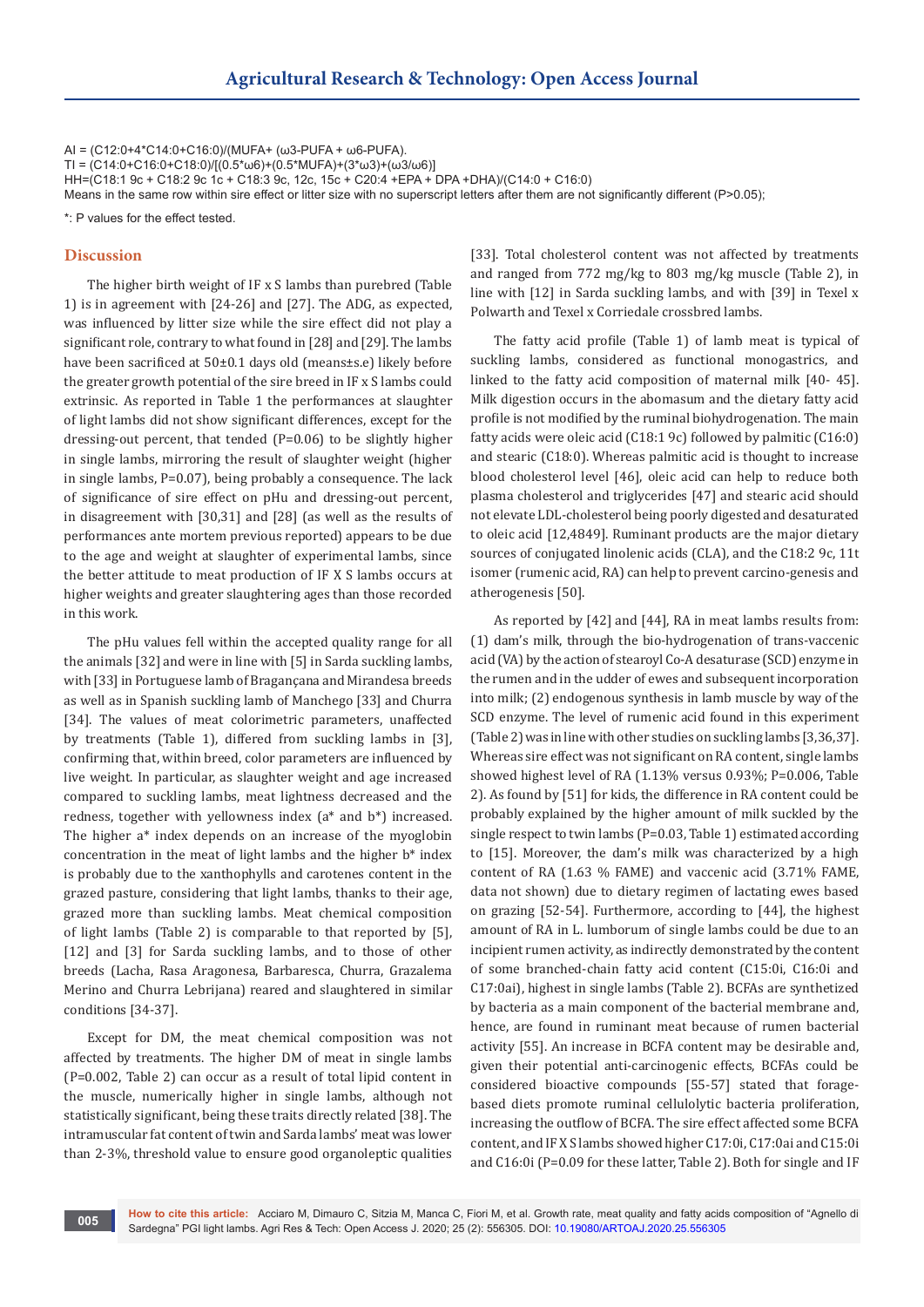X S lambs, it is reasonable to think that the highest rumen activity, indirectly highlighted by the greater content of some BCFA, is likely due to a greater grazing activity, linked, in turn, to the greater body weight of single and IF X S lambs, as demonstrated by their greater slaughter weight, although not statistically significant (Table 1). Table 2 highlighted that twin lambs had highest level of some long chain polyunsatured fatty acids (LA, ALA, C20:4 arachidonic acid, DPA, DHA, PUFA, ω3 and ω6-PUFA). It should be stated that the difference (not statistically significant, Table 2) in IMF level between single and twins may affect the proportion of individual FA and could lead to misinterpretations [6,32,57-59]. While the triacylglycerol content in intramuscular fat is strongly and positively related with the total fat content and varies from 0.2 to more than 5% [60], the amount of phospholipid in intramuscular fat is relatively constant (0.2-1% of muscle weight [58]), being their proportion strictly controlled in order to maintain membrane properties. As phospholipids are particularly rich in PUFA (whereas triacylglycerols contain much lower amounts of PUFA) at low levels of fat the contribution made by phospholipids and by long chain PUFA is proportionately greater [61,62,45]. The higher content of C20:4, DPA, DHA in twins than single lambs, due to the higher content of their precursor (LA and ALA), determined the greater content of ω6 and ω3-PUFA.

The PUFA/SFA ratio value, not influenced by treatments, was near to 0.45, below which is considered unhealthy because of its hypercholesterolaemic action [63] and in line with previous observations in suckling lamb [3,5,11,37]. The  $\omega$ 6/ $\omega$ 3 ratio, unaffected by treatments, was below 4, the value recommended by [63] and in line with [5,11,36,64] in suckling lambs.

The values of the atherogenic index (AI) and thrombogenic index (TI) were lower than 1, indicating good dietetic characteristics of this meat [23,65]. The lower value of TI in twin and Sarda lambs seems result from their higher ω3 content, although, for Sarda lambs not statistically significant (P=0.12). The ratio hypocholesterolaemic:hypercholesterolaemic (H/H) refers to the ratio of hypocholesterolemic over hypercholesterolemic fatty acids and is related with the specific effects on cholesterol metabolism. Higher HH values are considered more beneficial to human health [66]. HH index was affected by both sire effect and litter size: Sarda pure and twin lambs showed higher value. Many pediatricians recommend the lamb as first meat at baby's weaning because of its presumed lower allergenicity compared with other meats [11]. In infant nutrition the LA/ALA ratio in the diet could play an important role in C20:4 and DHA biosynthesis, considered essentials for normal neural development of the infant [67]. For this reason, the infant diets should have an LA/ALA ratio between 5:1 and 15:1 [11,68]. The LA/ALA ratio was below the recommended value and not different between twin and single lambs, whereas the S X S lambs showed higher value than IF X S lambs, probably due to their higher LA content.

**006**

# **Conclusions**

This work represents a first attempt to fill the lack of knowledge on "Agnello di Sardegna" PGI light lamb, highlighting the high nutritional quality of meat and characterized by nutritional indices values within the recommended limits. The production of the light lamb with a cold carcass weight of 7-10 kg does not seems to justify the use of specialized meat breed, as Ile de France. Indeed, in the short period (50 days) between birth and slaughter, the crossbred lambs fail to show their greater potential for muscle development than purebred ones. The high nutritional quality of intramuscular fat in lamb meat, highlighted by the nutritional indices, is related to the feeding system of dams, based mainly on grazing. The lambing season, occurring in November-December and February-March, allow the suckling ewes to graze the high-quality herbage available for from winter to spring. The very high CLA content in meat of single lambs, in addition to the greater amount of intramuscular fat, respect to twin ones, is a result to take into account in a meat production system aimed at high quality, featured by high CLA levels and better intramuscular fat content.

# **Conflict of interest**

There is no conflict of interest in this article.

#### **Acknowledgments**

We thank Dr. G. Molle for his enlightening contribution; moreover, we thank Mr. S. Picconi, A. Pintore and S. Mastino for their technical assistance.

#### **References**

- 1. [ISTAT Italian National Institute of Statistics \(accessed 10.08.14\).](http://dati-censimentoagricoltura.istat.it/Index.aspx)
- 2. Molle G, Sanna SR, Oregui LM (2006). Dairy sheep production in Italy and Spain. Kirilov, A. (Ed.), Sheep Production in Europe: State and Perspectives. Eniovche Publishing: 21-32.
- 3. [Manca C, Addis M, Riu G, Fiori M, Scintu MF \(2013\) Physicochemical](https://onlinelibrary.wiley.com/doi/full/10.1111/jfq.12040)  [Properties of Different Muscles from Sarda Suckling Lambs Covered By](https://onlinelibrary.wiley.com/doi/full/10.1111/jfq.12040)  [The Protected Geographical Indication "Agnello di Sardegna". Journal of](https://onlinelibrary.wiley.com/doi/full/10.1111/jfq.12040)  [Food Quality 36\(5\): 369-374.](https://onlinelibrary.wiley.com/doi/full/10.1111/jfq.12040)
- 4. [Idda L, Furesi R, Pulina P \(2010\) Economia dell'allevamento ovino da](https://www.francoangeli.it/Ricerca/scheda_libro.aspx?Id=18202)  [latte. Produzione, trasformazione, mercato. Franco Angeli ed.](https://www.francoangeli.it/Ricerca/scheda_libro.aspx?Id=18202)
- 5. [Vacca GM, Carcangiu V, Dettori ML, Pazzola M, Mura MC, et al., \(2008\)](https://pubmed.ncbi.nlm.nih.gov/22063337/)  [Productive performance and meat quality of Mouflon x Sarda and](https://pubmed.ncbi.nlm.nih.gov/22063337/)  [Sarda x Sarda suckling lambs. Meat Science 80\(2\): 326-334.](https://pubmed.ncbi.nlm.nih.gov/22063337/)
- 6. [Santos Silva J, Bessa RJB, Santos Silva F \(2002\) Effect of genotype,](https://www.sciencedirect.com/science/article/abs/pii/S0301622602000593)  [feeding system and slaughter weight on the quality of light lambs. II.](https://www.sciencedirect.com/science/article/abs/pii/S0301622602000593)  [Fatty acid composition of meat. Livestock Production Science 77\(2-3\):](https://www.sciencedirect.com/science/article/abs/pii/S0301622602000593)  [187-194.](https://www.sciencedirect.com/science/article/abs/pii/S0301622602000593)
- 7. [Wood JD, Richardson RI, Nute GR, Fisher AV, Campo MM, et al., \(2003\)](https://pubmed.ncbi.nlm.nih.gov/22063928/)  [Effect of fatty acids on meat quality: A review. Meat Science 66\(1\): 21-](https://pubmed.ncbi.nlm.nih.gov/22063928/) [32.](https://pubmed.ncbi.nlm.nih.gov/22063928/)
- 8. Casu S, Sanna A, Vaira G (1976) Résultats des recherches effectuées en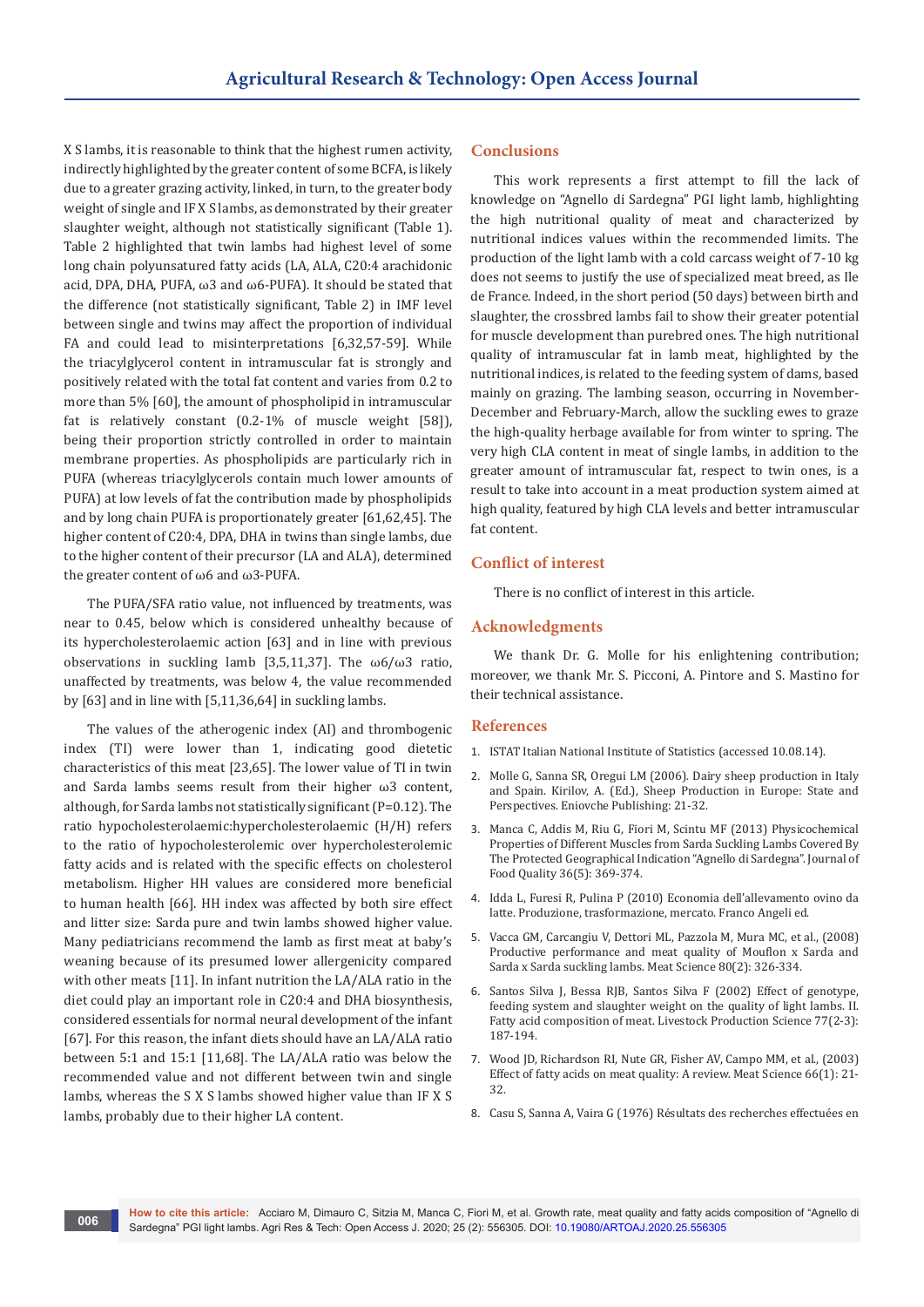Sardaigne sur le croisement industriel pour la production d'agneaux, dans "Le croisement industriel Ovin dans le pays Méditerranéens". Bull. Techn. Départ. Gènét. Anim. 25: 65-87.

- 9. [Casu S, Sanna A, Carta R \(1981a\) Note sur la mortalité des agneaux de](https://om.ciheam.org/article.php?IDPDF=CI010745)  [première génération, races à viande x Sarde. Options Méditerranéennes](https://om.ciheam.org/article.php?IDPDF=CI010745)  [Série Etudes n° 1981-III: 97-100.](https://om.ciheam.org/article.php?IDPDF=CI010745)
- 10. [Casu S, Sanna A, Cappai P, Ruda G \(1981b\) Problèmes liés à l'introduction](https://om.ciheam.org/article.php?IDPDF=CI010747)  [et l'utilisation de béliers de race à viande pour le croisement industriel](https://om.ciheam.org/article.php?IDPDF=CI010747)  [en Sardaigne Options Méditerranéennes Série Etudes n° 1981-III: 113-](https://om.ciheam.org/article.php?IDPDF=CI010747) [122.](https://om.ciheam.org/article.php?IDPDF=CI010747)
- 11. [Nudda A, Mc Guire MK, Battacone G, Manca MG, Boe R, et al., \(2011\)](https://pubmed.ncbi.nlm.nih.gov/21535766/)  [Documentation of Fatty Acid Profiles in Lamb Meat and Lamb-Based](https://pubmed.ncbi.nlm.nih.gov/21535766/)  [Infant Food. Journal of Food Science 76\(2\): H43-H47.](https://pubmed.ncbi.nlm.nih.gov/21535766/)
- 12. [Addis M, Fiori M, Manca C, Riu G, Scintu MF \(2013\) Muscle colour](https://www.sciencedirect.com/science/article/abs/pii/S0921448813002605?via%3Dihub)  [and chemical and fatty acid composition of "Agnello di Sardegna" PGI](https://www.sciencedirect.com/science/article/abs/pii/S0921448813002605?via%3Dihub)  [suckling lamb. Small Ruminant Research 115\(1-3\): 51-55.](https://www.sciencedirect.com/science/article/abs/pii/S0921448813002605?via%3Dihub)
- 13. [Lobón S, Blanco M, Sanz A, Ripoll G, Bertolín JR, et al., \(2017\) Meat](https://pubmed.ncbi.nlm.nih.gov/29293726/)  [quality of light lambs is more affected by the dam's feeding system](https://pubmed.ncbi.nlm.nih.gov/29293726/)  [during lactation than by the inclusion of quebracho in the fattening](https://pubmed.ncbi.nlm.nih.gov/29293726/)  [concentrate. J. Anim. Sci. 95\(11\): 4998-5011.](https://pubmed.ncbi.nlm.nih.gov/29293726/)
- 14. [Insausti K, Beriain MJ, Purroy A, Alberti P, Lizaso L et al., \(1999\) Colour](https://pubmed.ncbi.nlm.nih.gov/22063466/)  [stability of beef from different Spanish native cattle breeds stored](https://pubmed.ncbi.nlm.nih.gov/22063466/)  [under vacuum and modified atmosphere. Meat Science 53\(4\): 241-249.](https://pubmed.ncbi.nlm.nih.gov/22063466/)
- 15. Pulina G, Rossi G, Brandano P (1986) Stima della produzione lattea della pecora in base al ritmo di accrescimento dell'agnello Ann.Fac.Agr. Univ.Sassari 32: 43-48.
- 16. A.O.A.C. Official methods of analysis of the Association of Official Analytical Chemist. 15th edn., n. 950.46, 960.39, 981.10, 900.02, Ed. Ass. Off. Analyt. Chemists, Washington, 1990.
- 17. [Hara A, Radin N \(1978\) Lipid extraction of tissues with a low toxicity](https://pubmed.ncbi.nlm.nih.gov/727482/)  [solvent. Analitycal Biochemistry 90\(1\): 420-426.](https://pubmed.ncbi.nlm.nih.gov/727482/)
- 18. [Chin SF, Liu W, Storkson JM, Ha YL Pariza MW \(1992\) Dietary sources of](https://www.sciencedirect.com/science/article/abs/pii/088915759290037K)  [conjugated dienoic isomers of linoleic acid, a newly recognized class of](https://www.sciencedirect.com/science/article/abs/pii/088915759290037K)  [anticarcinogens. Journal of Food Composition and Analysis 5\(3\): 185-](https://www.sciencedirect.com/science/article/abs/pii/088915759290037K) [197.](https://www.sciencedirect.com/science/article/abs/pii/088915759290037K)
- 19. [Kramer JKG, Cruz Hernandez C, Deng ZY, Zhou JQ, Jahreis G, et al.,](https://pubmed.ncbi.nlm.nih.gov/15159247/)  [\(2004\) Analysis of Conjugated Linoleic Acid and transC18:1 isomer in](https://pubmed.ncbi.nlm.nih.gov/15159247/)  [synthetic and animal products. American Journal of Clinical Nutrition](https://pubmed.ncbi.nlm.nih.gov/15159247/)  [79\(6\): 1137S-1145S.](https://pubmed.ncbi.nlm.nih.gov/15159247/)
- 20. [Panfili G, Manzi P, Pizzoferrato L \(1994\) High-performance Liquid](https://pubmed.ncbi.nlm.nih.gov/8074317/)  [Chromatographic method for the simultaneous determination of](https://pubmed.ncbi.nlm.nih.gov/8074317/)  [tocopherols, carotenes, and retinol and its geometric isomers in Italian](https://pubmed.ncbi.nlm.nih.gov/8074317/)  [cheeses. Analist 119\(6\): 1161-1165.](https://pubmed.ncbi.nlm.nih.gov/8074317/)
- 21. [Manzi P, Panfili G, Pizzoferrato L \(1996\) Normal and Reversed-Phase](https://link.springer.com/article/10.1007/BF02272829)  [HPLC for more complete evaluation of tocopherols, retinols, carotenes](https://link.springer.com/article/10.1007/BF02272829)  [and sterols in dairy products. Chromatographia 43: 89-93.](https://link.springer.com/article/10.1007/BF02272829)
- 22. [Murphy JJ, McNeill GP, Connolly JF, Gleeson PA \(1990\) Effect on cow](https://www.cambridge.org/core/journals/journal-of-dairy-research/article/abs/effect-on-cow-performance-and-milk-fat-composition-of-including-full-fat-soyabeans-and-rapeseeds-in-the-concentrate-mixture-for-lactating-dairy-cows/5C94D0935D7C849EFF563A033F112FA3)  [performance and milk fat composition of including full fat soybean and](https://www.cambridge.org/core/journals/journal-of-dairy-research/article/abs/effect-on-cow-performance-and-milk-fat-composition-of-including-full-fat-soyabeans-and-rapeseeds-in-the-concentrate-mixture-for-lactating-dairy-cows/5C94D0935D7C849EFF563A033F112FA3)  [rapeseed in the concentrate mixture for lactating dairy cows. Journal of](https://www.cambridge.org/core/journals/journal-of-dairy-research/article/abs/effect-on-cow-performance-and-milk-fat-composition-of-including-full-fat-soyabeans-and-rapeseeds-in-the-concentrate-mixture-for-lactating-dairy-cows/5C94D0935D7C849EFF563A033F112FA3)  [Dairy Research 57\(3\): 295-306.](https://www.cambridge.org/core/journals/journal-of-dairy-research/article/abs/effect-on-cow-performance-and-milk-fat-composition-of-including-full-fat-soyabeans-and-rapeseeds-in-the-concentrate-mixture-for-lactating-dairy-cows/5C94D0935D7C849EFF563A033F112FA3)
- 23. [Ulbrich TLV Southgate DAT \(1991\) Coronary heart disease seven](https://pubmed.ncbi.nlm.nih.gov/1681350/)  [dietary factors. Lancet 338\(8773\): 985-992.](https://pubmed.ncbi.nlm.nih.gov/1681350/)
- 24. [Boyazoglu J, Casu S, Flamant JC \(1979\) Crossbreeding the Sardinian](https://gsejournal.biomedcentral.com/articles/10.1186/1297-9686-11-1-23)  [and East Friesian breeds in Sardinia. Annales de Génétique et de](https://gsejournal.biomedcentral.com/articles/10.1186/1297-9686-11-1-23)  [Sélection Animale 11: 1-23.](https://gsejournal.biomedcentral.com/articles/10.1186/1297-9686-11-1-23)
- 25. Mavrogenis AP (1981) Effect of crossbreeding on lamb performance. Le croisement industriel ovin en Méditerranée. Paris: CIHEAM, Options Méditerranéennes: Série Etudes; n. 1981 -III: 61-66.
- 26. [Boujenane I, Berrada D, Mihi S, Jamai M \(1998\) Reproductive](https://www.sciencedirect.com/science/article/abs/pii/S0921448897000527)  [performance of ewes and preweaning growth of lambs from three](https://www.sciencedirect.com/science/article/abs/pii/S0921448897000527)  [native Moroccan breeds mated to rams from Moroccan and improved](https://www.sciencedirect.com/science/article/abs/pii/S0921448897000527)  [breeds. Small Ruminant Research 27\(3\): 3203-208.](https://www.sciencedirect.com/science/article/abs/pii/S0921448897000527)
- 27. [Osorio Avalos J, Montaldo HH, Valencia Posadas M, Castillo Juárez H,](https://pubmed.ncbi.nlm.nih.gov/22952357/)  [Ulloa Arvizu R \(2012\) Breed and breed × environment interaction](https://pubmed.ncbi.nlm.nih.gov/22952357/)  [effects for growth traits and survival rate from birth to weaning in](https://pubmed.ncbi.nlm.nih.gov/22952357/)  [crossbred lambs. Journal of Animal Science 90\(12\): 4239-4247.](https://pubmed.ncbi.nlm.nih.gov/22952357/)
- 28. [Abdullah AY, Kridli RT, Shaker MM, Obeidat MD \(2010\) Investigation](https://www.sciencedirect.com/science/article/abs/pii/S0921448810002415)  [of growth and carcass characteristics of pure and crossbred Awassi](https://www.sciencedirect.com/science/article/abs/pii/S0921448810002415)  [lambs. Small Ruminant Research 94: 167-175.](https://www.sciencedirect.com/science/article/abs/pii/S0921448810002415)
- 29. [Darwish RA, Abou Ismaila UA, El Kholyab SZ \(2010\) Differences](https://www.sciencedirect.com/science/article/abs/pii/S0921448809002648)  [in post-parturient behaviour, lamb performance and survival rate](https://www.sciencedirect.com/science/article/abs/pii/S0921448809002648)  [between purebred Egyptian Rahmani and its crossbred Finnish ewes.](https://www.sciencedirect.com/science/article/abs/pii/S0921448809002648)  [Small Ruminant Research 89\(1\): 57-61.](https://www.sciencedirect.com/science/article/abs/pii/S0921448809002648)
- 30. [Sanudo C, Campo MM, Sierra I, Maria GA, Olleta JL eya l., \(1997\) Breed](https://www.sciencedirect.com/science/article/abs/pii/S0309174097000302)  [effect on carcass and meat quality of suckling lambs. Meat Science.](https://www.sciencedirect.com/science/article/abs/pii/S0309174097000302)  [46\(4\): 357-365.](https://www.sciencedirect.com/science/article/abs/pii/S0309174097000302)
- 31. [Morbidini L, Rossetti E, Cozza F, Pauselli M \(2005\) Different protein](https://www.tandfonline.com/doi/abs/10.4081/ijas.2005.2s.360)  [source \(soybean or faba bean\) in postweaning diets for Apennine and](https://www.tandfonline.com/doi/abs/10.4081/ijas.2005.2s.360)  [Sopravissana \(Italian Merino\) light lamb: slaughtering performances.](https://www.tandfonline.com/doi/abs/10.4081/ijas.2005.2s.360)  [Italian Journal of Animal Science 4: 34-36.](https://www.tandfonline.com/doi/abs/10.4081/ijas.2005.2s.360)
- 32. [Warner RD, Jacob RH, Hocking Edwards JE, McDonagh M, Pearce K, et](https://researchrepository.murdoch.edu.au/id/eprint/3516/)  [al., \(2010\) Quality of lamb meat from the Information Nucleus Flock](https://researchrepository.murdoch.edu.au/id/eprint/3516/)  [Animal Production Science 50: 1123-1134.](https://researchrepository.murdoch.edu.au/id/eprint/3516/)
- 33. [Santos VAC, Silva SR, Mena EG Azevedo JMT \(2007\) Live weight and](https://www.sciencedirect.com/science/article/abs/pii/S0309174007001775)  [sex effects on carcass and meat quality of "Borrego terrincho-PDO"](https://www.sciencedirect.com/science/article/abs/pii/S0309174007001775)  [suckling lambs. Meat Science 77\(4\): 654-661.](https://www.sciencedirect.com/science/article/abs/pii/S0309174007001775)
- 34. [Osorio MT, Zumalaćarregui JM, Cabeza EA, Figueira A, Mateo J \(2008\)](https://www.sciencedirect.com/science/article/abs/pii/S0921448808000746)  [Effect of rearing system on some meat quality traits and volatile](https://www.sciencedirect.com/science/article/abs/pii/S0921448808000746)  [compounds of suckling lamb meat. Small Ruminant Research 78\(1-3\):](https://www.sciencedirect.com/science/article/abs/pii/S0921448808000746)  [1-12.](https://www.sciencedirect.com/science/article/abs/pii/S0921448808000746)
- 35. [Beriain MJ, Horcada A, Purroy G, Lizaso G, Chasco J, et al., \(2000\)](https://pubmed.ncbi.nlm.nih.gov/11132821/)  [Characteristics of Lacha and Rasa Aragonesa lambs slaughtered at](https://pubmed.ncbi.nlm.nih.gov/11132821/)  [three live weights. Journal of Animal Science 78\(12\): 3070-3077.](https://pubmed.ncbi.nlm.nih.gov/11132821/)
- 36. [Lanza M, Bella M, Priolo A, Barbagallo D, Galofaro V, et al., \(2006\) Lamb](https://www.sciencedirect.com/science/article/abs/pii/S0309174006000076)  [meat quality as affected by a natural or artificial milk feeding regime.](https://www.sciencedirect.com/science/article/abs/pii/S0309174006000076)  [Meat Science: 73\(2\): 313-318.](https://www.sciencedirect.com/science/article/abs/pii/S0309174006000076)
- 37. [Juárez M, Horcada A, Alcalde MJ, Valera M, Polvillo O, et al., \(2009\) Meat](https://pubmed.ncbi.nlm.nih.gov/20416728/)  [and fat quality of unweaned lambs as affected by slaughter weight and](https://pubmed.ncbi.nlm.nih.gov/20416728/)  [breed. Meat Science 83\(2\): 308-313.](https://pubmed.ncbi.nlm.nih.gov/20416728/)
- 38. [Rotta PP, Prado RM, Prado IN, Valero MV, Visentainer JV, et al., \(2009\)](https://www.animbiosci.org/journal/view.php?number=22211)  [The effects of genetic groups, nutrition, finishing systems and gender](https://www.animbiosci.org/journal/view.php?number=22211)  [of Brazilian cattle on carcass characteristics and beef composition and](https://www.animbiosci.org/journal/view.php?number=22211)  [appearance: a review. Asian-Australasian Journal of Animal Science](https://www.animbiosci.org/journal/view.php?number=22211)  [22\(12\): 1718-1734.](https://www.animbiosci.org/journal/view.php?number=22211)
- 39. [Faria PB, Bressan MC, Vieira JO, Vicente Neto J, Ferrão SPB, et al., \(2012\)](https://www.sciencedirect.com/science/article/pii/S0309174011003597)  [Meat quality and lipid profiles in crossbred lambs finished on clover](https://www.sciencedirect.com/science/article/pii/S0309174011003597)[rich pastures. Meat Science 90\(3\): 733-738.](https://www.sciencedirect.com/science/article/pii/S0309174011003597)
- 40. [Velasco S, Cañeque V, Pérez C, Lauzurica S, Díaz MT, et al., \(2001\) Fatty](https://www.sciencedirect.com/science/article/abs/pii/S0309174001001358)  [acid composition of adipose depots of suckling lambs raised under](https://www.sciencedirect.com/science/article/abs/pii/S0309174001001358)  [different production systems. Meat Science 59\(3\): 325-333.](https://www.sciencedirect.com/science/article/abs/pii/S0309174001001358)
- 41. [Velasco S, Cañeque V, Lauzurica S, Pérez C, Huidobro F \(2004\) Effect](https://www.sciencedirect.com/science/article/abs/pii/S0309174003001347)  [of different feeds on meat quality and fatty acid composition of lambs](https://www.sciencedirect.com/science/article/abs/pii/S0309174003001347)  [fattened at pasture. Meat Science 66\(2\): 457-465.](https://www.sciencedirect.com/science/article/abs/pii/S0309174003001347)
- 42. [Valvo MA, Lanza M, Bella M, Fasone V, Scerra M, et al., \(2005\) Effect of](https://www.cambridge.org/core/journals/animal-science/article/abs/effect-of-ewe-feeding-system-grass-v-concentrate-on-intramuscular-fatty-acids-of-lambs-raised-exclusively-on-maternal-milk/8D1AAD69A0A55AA965CEB857E548C878)  [ewe feeding system grass vs. concentrate\) on intramuscular fatty acids](https://www.cambridge.org/core/journals/animal-science/article/abs/effect-of-ewe-feeding-system-grass-v-concentrate-on-intramuscular-fatty-acids-of-lambs-raised-exclusively-on-maternal-milk/8D1AAD69A0A55AA965CEB857E548C878)  [of lambs raised exclusively on maternal milk. Animal Science 81: 431-](https://www.cambridge.org/core/journals/animal-science/article/abs/effect-of-ewe-feeding-system-grass-v-concentrate-on-intramuscular-fatty-acids-of-lambs-raised-exclusively-on-maternal-milk/8D1AAD69A0A55AA965CEB857E548C878) [436.](https://www.cambridge.org/core/journals/animal-science/article/abs/effect-of-ewe-feeding-system-grass-v-concentrate-on-intramuscular-fatty-acids-of-lambs-raised-exclusively-on-maternal-milk/8D1AAD69A0A55AA965CEB857E548C878)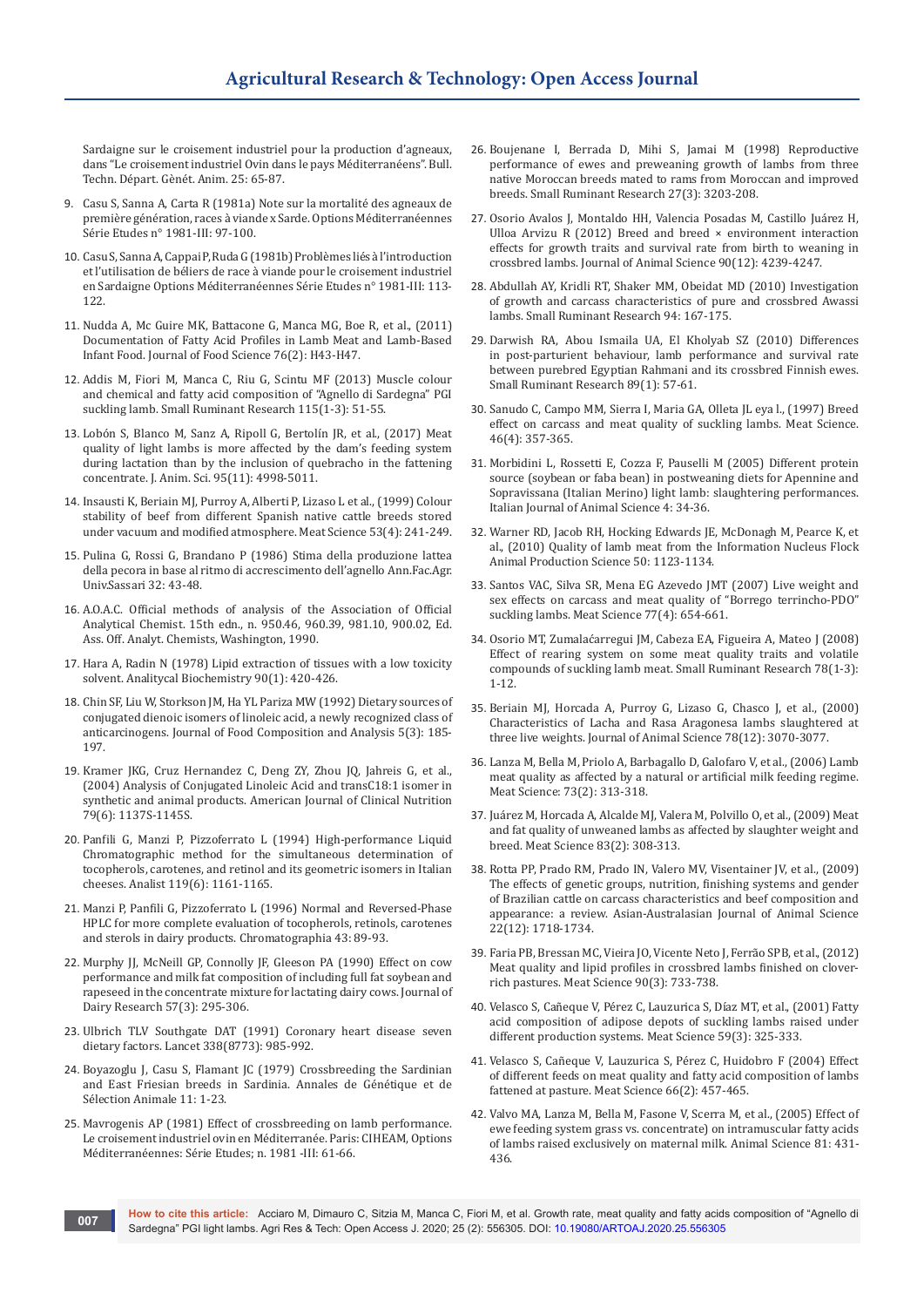- 43. [Scerra M, Caparra P, Foti F, Galofaro V, Sinatra MC, et al., \(2007\)](https://pubmed.ncbi.nlm.nih.gov/22060979/)  [Influence of ewe feeding systems on fatty acid composition of suckling](https://pubmed.ncbi.nlm.nih.gov/22060979/)  [lambs. Meat Science 76\(3\): 390-394.](https://pubmed.ncbi.nlm.nih.gov/22060979/)
- 44. [Serra A, Mele M, La Comba F, Conte G, Buccioni A, et al., \(2009\)](https://pubmed.ncbi.nlm.nih.gov/22064180/)  [Conjugated Linoleic acid \(CLA\) content of meat from three muscles of](https://pubmed.ncbi.nlm.nih.gov/22064180/)  [Massese suckling lambs slaughtered at different weights. Meat Science](https://pubmed.ncbi.nlm.nih.gov/22064180/)  [81\(2\): 396-404.](https://pubmed.ncbi.nlm.nih.gov/22064180/)
- 45. [Nudda A, Battacone G, Boe R, Manca MG, Rassu SPG, et al., \(2013\)](https://www.tandfonline.com/doi/full/10.4081/ijas.2013.e74)  [Influence of outdoor and indoor rearing system of suckling lambs on](https://www.tandfonline.com/doi/full/10.4081/ijas.2013.e74)  [fatty acid profile and lipid oxidation of raw and cooked meat. Italian](https://www.tandfonline.com/doi/full/10.4081/ijas.2013.e74)  [Journal of Animal Science 12\(4\): 459-467.](https://www.tandfonline.com/doi/full/10.4081/ijas.2013.e74)
- 46. [Scollan ND, Costa P, Hallett KG, Nute GR, Wood JD, et al., \(2006\) The](https://www.cambridge.org/core/journals/proceedings-of-the-british-society-of-animal-science/article/abs/fatty-acid-composition-of-muscle-fat-and-relationships-to-meat-quality-in-charolais-steers-influence-of-level-of-red-clover-in-the-diet/FE7ED7748F3764FD3B5D4AC9314E58E5)  [fatty acid composition of muscle fat and relationships to meat quality](https://www.cambridge.org/core/journals/proceedings-of-the-british-society-of-animal-science/article/abs/fatty-acid-composition-of-muscle-fat-and-relationships-to-meat-quality-in-charolais-steers-influence-of-level-of-red-clover-in-the-diet/FE7ED7748F3764FD3B5D4AC9314E58E5)  [in Charolais steers: influence of level of red clover in the diet. Proc. Brit.](https://www.cambridge.org/core/journals/proceedings-of-the-british-society-of-animal-science/article/abs/fatty-acid-composition-of-muscle-fat-and-relationships-to-meat-quality-in-charolais-steers-influence-of-level-of-red-clover-in-the-diet/FE7ED7748F3764FD3B5D4AC9314E58E5)  [Soc. Anim. Sci. 2006: 23.](https://www.cambridge.org/core/journals/proceedings-of-the-british-society-of-animal-science/article/abs/fatty-acid-composition-of-muscle-fat-and-relationships-to-meat-quality-in-charolais-steers-influence-of-level-of-red-clover-in-the-diet/FE7ED7748F3764FD3B5D4AC9314E58E5)
- 47. [Mattson FH, Grundy SM \(1985\) Comparison of effect of saturated,](https://pubmed.ncbi.nlm.nih.gov/3989378/)  [monounsaturated and polyunsaturated fatty acids on plasma lipids](https://pubmed.ncbi.nlm.nih.gov/3989378/)  [and lipoproteins in man. Journal of Lipid Research 26\(2\): 194-202.](https://pubmed.ncbi.nlm.nih.gov/3989378/)
- 48. [Bonamone A, Grundy SM \(1988\) Effect of dietary stearic acid on](file:///C:\Users\Admin\Downloads\v)  [plasma cholesterol and lipoprotein levels. The New England Journal of](file:///C:\Users\Admin\Downloads\v)  [Medicine 318:1244-1248.](file:///C:\Users\Admin\Downloads\v)
- 49. [Moreno GMB, Borba H, Araújo GGL, Sañudo C, Silva Sobrinho AG, et](https://www.tandfonline.com/doi/full/10.4081/ijas.2015.3302)  [al., \(2015\) Meat quality of lambs fed different saltbush hay \(Atriplex](https://www.tandfonline.com/doi/full/10.4081/ijas.2015.3302)  [nummularia\) levels. Italian Journal of Animal Science 14 \(2\): 251-259.](https://www.tandfonline.com/doi/full/10.4081/ijas.2015.3302)
- 50. [McGuire MA, McGuire MK \(2000\) Conjugated linoleic acid \(CLA\): a](https://academic.oup.com/jas/article-abstract/77/suppl_E/1/4625663?redirectedFrom=fulltext)  [ruminant fatty acid with beneficial effects on human health. Journal of](https://academic.oup.com/jas/article-abstract/77/suppl_E/1/4625663?redirectedFrom=fulltext)  [Animal Science 77: 1-8.](https://academic.oup.com/jas/article-abstract/77/suppl_E/1/4625663?redirectedFrom=fulltext)
- 51. [Todaro M, Corrao A, Alicata ML, Schinelli R, Giaccone P, et al., \(2004\)](https://www.sciencedirect.com/science/article/abs/pii/S0921448803003687)  [Effects of litter size and sex on meat quality traits of kid meat. Small](https://www.sciencedirect.com/science/article/abs/pii/S0921448803003687)  [Ruminant Research 54\(3\): 191-196.](https://www.sciencedirect.com/science/article/abs/pii/S0921448803003687)
- 52. [Banni S, Carta G, Contini MS, Angioni E, Deiana M, et al. \(1996\)](https://www.sciencedirect.com/science/article/abs/pii/095528639500193X)  [Characterization of conjugated diene fatty acids in milk, dairy products](https://www.sciencedirect.com/science/article/abs/pii/095528639500193X)  [and lamb tissues. Nutr. Biochem. 7:150-155.](https://www.sciencedirect.com/science/article/abs/pii/095528639500193X)
- 53. Cabiddu A, Carta G, Decandia M, Addis M, Piredda G, et al., (2005) Relationship between feeding regimen and content of conjugated linoleic acid in sheep milk and cheese. In: Molina Alcaide E. (ed.), Ben Salem H. (ed.), Biala K. (ed.), Morand-Fehr P. (ed.). Sustainable grazing, nutritional utilization and quality of sheep and goat products. Zaragoza: CIHEAM, 2005: 171-175 (Options Méditerranéennes: Série A. Séminaires Méditerranéens; n. 67)
- 54. [Nudda A, Battacone G, Usai MG, Mele M, Enne G \(2005\) Seasonal](https://pubmed.ncbi.nlm.nih.gov/15778298/)  [changes of conjugated linoleic acid and vaccenic acid in sheep milk fat](https://pubmed.ncbi.nlm.nih.gov/15778298/)  [and their transfer to cheese and ricotta. J. Dairy Sci. Vol. 88\(4\): 1311-](https://pubmed.ncbi.nlm.nih.gov/15778298/) [1319.](https://pubmed.ncbi.nlm.nih.gov/15778298/)
- 55. [Ripoll G, Jesús Alcalde M, Argüello A, de Guía Córdoba M, Panea B](https://pubmed.ncbi.nlm.nih.gov/32283866/)

[\(2020\) Effect of Rearing System on the Straight and Branched Fatty](https://pubmed.ncbi.nlm.nih.gov/32283866/)  [Acids of Goat Milk and Meat of Suckling Kids Foods 9\(4\): 471.](https://pubmed.ncbi.nlm.nih.gov/32283866/)

- 56. [Wongtangtintharn S, Oku H, Iwasaki H, Toda T \(2004\) Effect of](https://pubmed.ncbi.nlm.nih.gov/15242018)  [branched-chain fatty acids on fatty acid biosynthesis of human breast](https://pubmed.ncbi.nlm.nih.gov/15242018)  [cancer cells. J. Nutr. Sci. Vitaminol. 50\(2\): 137-143.](https://pubmed.ncbi.nlm.nih.gov/15242018)
- 57. [Turner TD, Jensen J, Pilfold JL, Prema D, Donkor KK, et al., \(2015\)](https://cdnsciencepub.com/doi/full/10.4141/cjas-2014-113)  [Comparison of fatty acids in beef tissues from conventional, organic](https://cdnsciencepub.com/doi/full/10.4141/cjas-2014-113)  [and natural feeding systems in western Canada Can. J. Anim. Sci. 95:](https://cdnsciencepub.com/doi/full/10.4141/cjas-2014-113)  [49-58.](https://cdnsciencepub.com/doi/full/10.4141/cjas-2014-113)
- 58. De Smet S, Raes K, Demeyer D (2004) Meat fatty acid composition as affected by fatness and genetic factors: a review Anim. Res. 53(2): 81- 98.
- 59. [Costa ASH, Costa P, Alves SP, Alfaia CM, Prates JAM, et al., \(2018\) Does](https://pubmed.ncbi.nlm.nih.gov/29614102/)  [growth path influence beef lipid deposition and fatty acid composition?](https://pubmed.ncbi.nlm.nih.gov/29614102/)  [PLoS ONE 13\(4\): e0193875.](https://pubmed.ncbi.nlm.nih.gov/29614102/)
- 60. [Stanton C, Lawless F, Kjellmer G, Harrington D, Devery R, et al., \(1997\)](https://onlinelibrary.wiley.com/doi/abs/10.1111/j.1365-2621.1997.tb15043.x)  [A dietary influence on bovine milk cis-9, trans-11 conjugated linoleic](https://onlinelibrary.wiley.com/doi/abs/10.1111/j.1365-2621.1997.tb15043.x)  [acid content. Journal of Food Science 62\(5\): 1083-1086.](https://onlinelibrary.wiley.com/doi/abs/10.1111/j.1365-2621.1997.tb15043.x)
- 61. [Marmer WN, Maxwell RJ, Williams JE \(1984\) Effects of dietary regimen](https://academic.oup.com/jas/article-abstract/59/1/109/4658390)  [and tissue site on bovine fatty acid profiles. Journal of Animal Science](https://academic.oup.com/jas/article-abstract/59/1/109/4658390)  [59\(1\): 109-121.](https://academic.oup.com/jas/article-abstract/59/1/109/4658390)
- 62. [Enser M, Hallet K, Hewett B, Fursey GA, Wood JD, Harrington G \(1998\)](https://pubmed.ncbi.nlm.nih.gov/22060583/)  [Fatty acid content and composition of UK beef and lamb muscle in](https://pubmed.ncbi.nlm.nih.gov/22060583/)  [relation to production system and implications for human nutrition.](https://pubmed.ncbi.nlm.nih.gov/22060583/)  [Meat Sci. 49\(3\): 329-341.](https://pubmed.ncbi.nlm.nih.gov/22060583/)
- 63. [Department of health \(1994\) Report on Health and Social Subjects](https://pubmed.ncbi.nlm.nih.gov/7863112/)  [N°46. Nutritional aspects of cardiovascular disease. HMSO, London.](https://pubmed.ncbi.nlm.nih.gov/7863112/)
- 64. [Morgante M, Piasentier E, Bonanno A, Di Grigoli A, Molle G \(2007\)](https://www.tandfonline.com/doi/abs/10.4081/ijas.2007.1s.570)  [Effect of the dam's feeding regimen on the meat quality of light suckling](https://www.tandfonline.com/doi/abs/10.4081/ijas.2007.1s.570)  [lambs. Ital.J.Anim.Sci. Vol. 6 \(Suppl. 1\): 570-572.](https://www.tandfonline.com/doi/abs/10.4081/ijas.2007.1s.570)
- 65. [Pilarczyk R, Wójcik J \(2015\) Fatty acids profile and health lipid indices](https://asp.zut.edu.pl/2015/14_1/asp-2015-14-1-303.pdf)  [in the longissimus lumborum muscle of different beef cattle breeds](https://asp.zut.edu.pl/2015/14_1/asp-2015-14-1-303.pdf)  [reared under intensive production systems. Acta Sci. Pol. Zootechnica](https://asp.zut.edu.pl/2015/14_1/asp-2015-14-1-303.pdf)  [14\(1\): 109-126.](https://asp.zut.edu.pl/2015/14_1/asp-2015-14-1-303.pdf)
- 66. [Zhang X, Ning X, He X, Sun X, Yu X et al., \(2020\) Fatty acid composition](https://journals.plos.org/plosone/article?id=10.1371/journal.pone.0228276)  [analyses of commercially important fish species from the Pearl River](https://journals.plos.org/plosone/article?id=10.1371/journal.pone.0228276)  [Estuary, China. PLoS ONE 15: e0228276.](https://journals.plos.org/plosone/article?id=10.1371/journal.pone.0228276)
- 67. [Carlson SE \(2001\) Docosahexaenoic acid and arachidonic acid in infant](file:///C:\Users\Admin\Downloads\Docosahexaenoic%20acid%20and%20arachidonic%20acid%20in%20infant%20development)  [development. Seminars in Neonatology 6\(5\): 437-49.](file:///C:\Users\Admin\Downloads\Docosahexaenoic%20acid%20and%20arachidonic%20acid%20in%20infant%20development)
- 68. [ESPGHAN Committee on Nutrition \(2005\) Global standard for the](https://pubmed.ncbi.nlm.nih.gov/16254515/)  [composition of infant formula: recommendations of an ESPGHAN](https://pubmed.ncbi.nlm.nih.gov/16254515/)  [coordinated international expert group. J Ped Gastr Nutr 41\(5\): 584-](https://pubmed.ncbi.nlm.nih.gov/16254515/) [99.](https://pubmed.ncbi.nlm.nih.gov/16254515/)